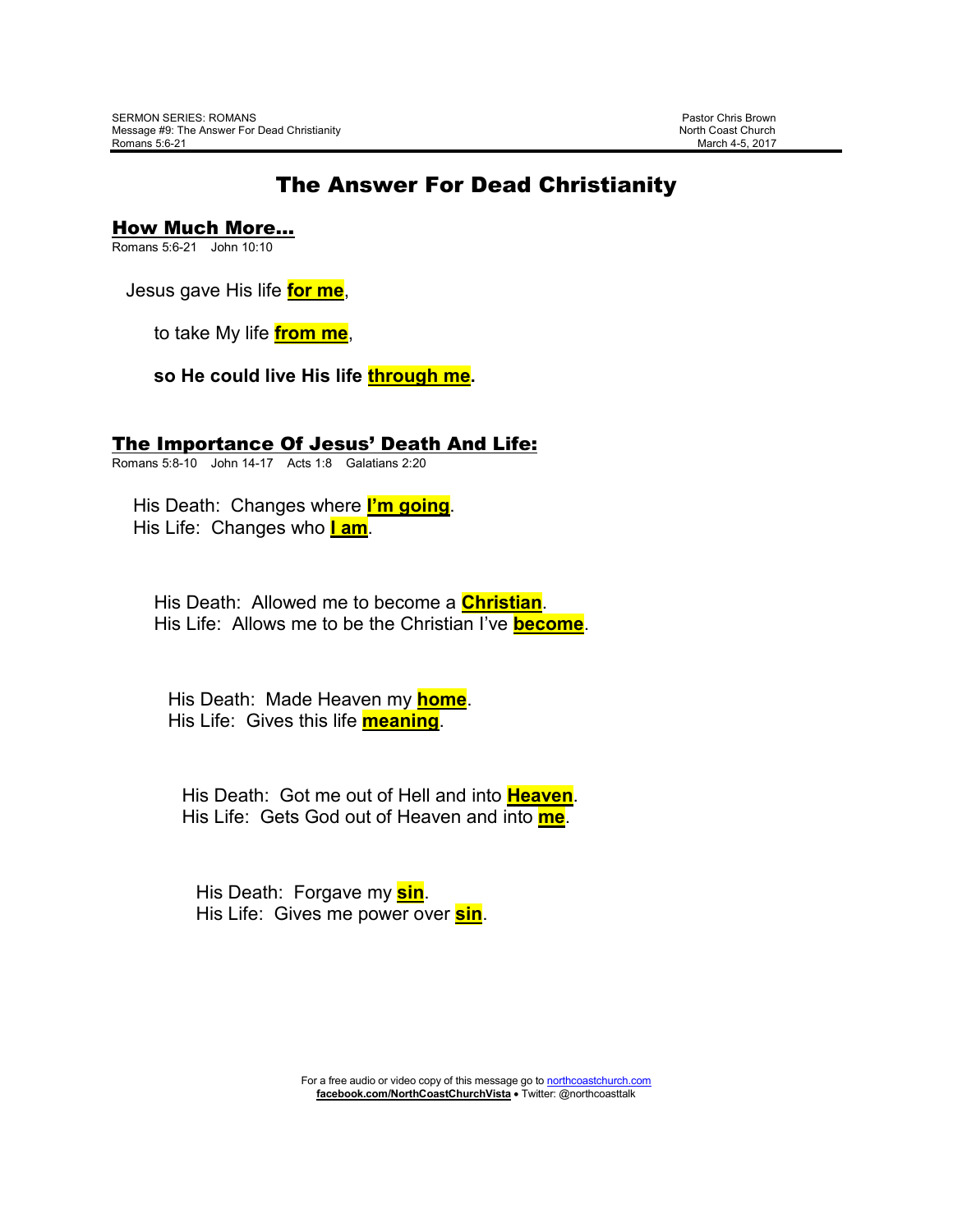# **Growth Group Homework**

For the week of March 5, 2017

#### **QUICK REVIEW**

Looking back at your notes from this week's teaching, was there anything you heard for the first time or that caught your attention, challenged or confused you?

#### **MY STORY**

**1.** Chris talked about his misunderstanding of what the Christian life was like while he was growing up. Can you think of any misunderstandings you had about Christianity, Christians or the church when you were growing up?

**2.** What was your reaction to Chris' statement that "Jesus gave his life for me, to take my life from me, so he could live his life through me"?

#### **DIGGING DEEPER**

**1.** Experiencing an abundant life can seem like a confusing goal.

Jesus simplifies it in a talk he had with his disciples where he used a vineyard analogy to explain what it takes to grow in him. Read John 15:1-8 and jot down what role each of the main characters has (God, Jesus and the believer) and the responsibility each has in the spiritual growth process.

#### **John 15:1-8** *New International Version (NIV)*

#### *The Vine and the Branches*

**1** "I am the true vine, and my Father is the gardener. **<sup>2</sup>**He cuts off every branch in me that bears no fruit, while every branch that does bear fruit he prunes so that it will be even more fruitful. **<sup>3</sup>**You are already clean because of the word I have spoken to you. **<sup>4</sup>**Remain in me, as I also remain in you. No branch can bear fruit by itself; it must remain in the vine. Neither can you bear fruit unless you remain in me.

<sup>5</sup> "I am the vine; you are the branches. If you remain in me and I in you, you will bear much fruit; apart from me you can do nothing. **<sup>6</sup>**If you do not remain in me, you are like a branch that is thrown away and withers; such branches are picked up, thrown into the fire and burned.**<sup>7</sup>**If you remain in me and my words remain in you, ask whatever you wish, and it will be done for you. **<sup>8</sup>**This is to my Father's glory, that you bear much fruit, showing yourselves to be my disciples.

In what ways could understanding these differing roles and responsibilities affect your spiritual growth?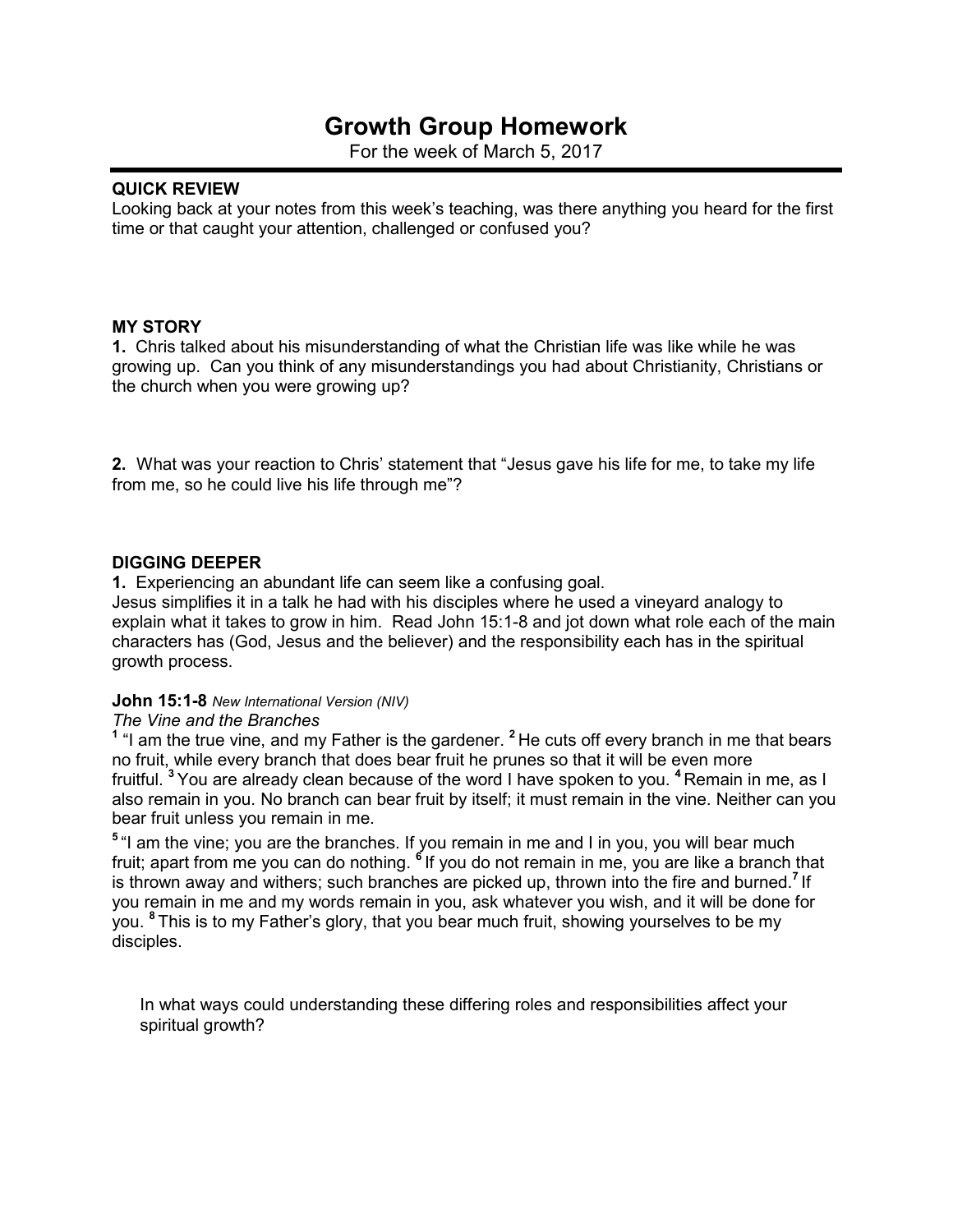What might be some reasons God wants people relying on his power for service and ministry and not just their own power?

Can you think of an example in your own life that has been helpful in reminding you of your need to rely on God's power?

**2.** Chris talked about us living a "how much more" life. How do you see that kind of life reflected in the following quote by Bible translator, J.B. Phillips?

*The great difference between present-day Christianity and that of which we read in these [New Testament] letters, is that to us, it is primarily a performance; to them it was a real experience. We are apt to reduce the Christian religion to a code or, at best, a rule of heart and life. To these men it is quite plainly the invasion of their lives by a new quality of life together. They do not hesitate to describe this as Christ living in them. We are practically driven to accept their own explanation, which is that their little human lives had, through Christ, been linked up with the very life of God.*

Which statements in Galatians 5:16-26 expand your understanding of what the "how much more" life could look like?

#### **Galatians 5:16-26** *New International Version (NIV)*

**<sup>16</sup>**So I say, walk by the Spirit, and you will not gratify the desires of the flesh. **<sup>17</sup>**For the flesh desires what is contrary to the Spirit, and the Spirit what is contrary to the flesh. They are in conflict with each other, so that you are not to do whatever<sup>[a]</sup> you want. <sup>18</sup> But if you are led by the Spirit, you are not under the law.

**<sup>19</sup>**The acts of the flesh are obvious: sexual immorality, impurity and debauchery; **<sup>20</sup>**idolatry and witchcraft; hatred, discord, jealousy, fits of rage, selfish ambition, dissensions, factions **<sup>21</sup>**and envy; drunkenness, orgies, and the like. I warn you, as I did before, that those who live like this will not inherit the kingdom of God.

**<sup>22</sup>**But the fruit of the Spirit is love, joy, peace, forbearance, kindness, goodness, faithfulness, **<sup>23</sup>**gentleness and self-control. Against such things there is no law. **<sup>24</sup>**Those who belong to Christ Jesus have crucified the flesh with its passions and desires. **<sup>25</sup>**Since we live by the Spirit, let us keep in step with the Spirit. **<sup>26</sup>**Let us not become conceited,provoking and envying each other.

3.John 15 *(reference your Bible)* gives us a great picture of what it means to stay connected to Jesus because the power to live an abundant life comes from him. The challenge is to stay connected consistently. What help do the following verses offer us for staying connected in our relationship with Jesus?

#### **Psalm 139:23-24** *New International Version (NIV)*

**<sup>23</sup>**Search me, God, and know my heart; test me and know my anxious thoughts.